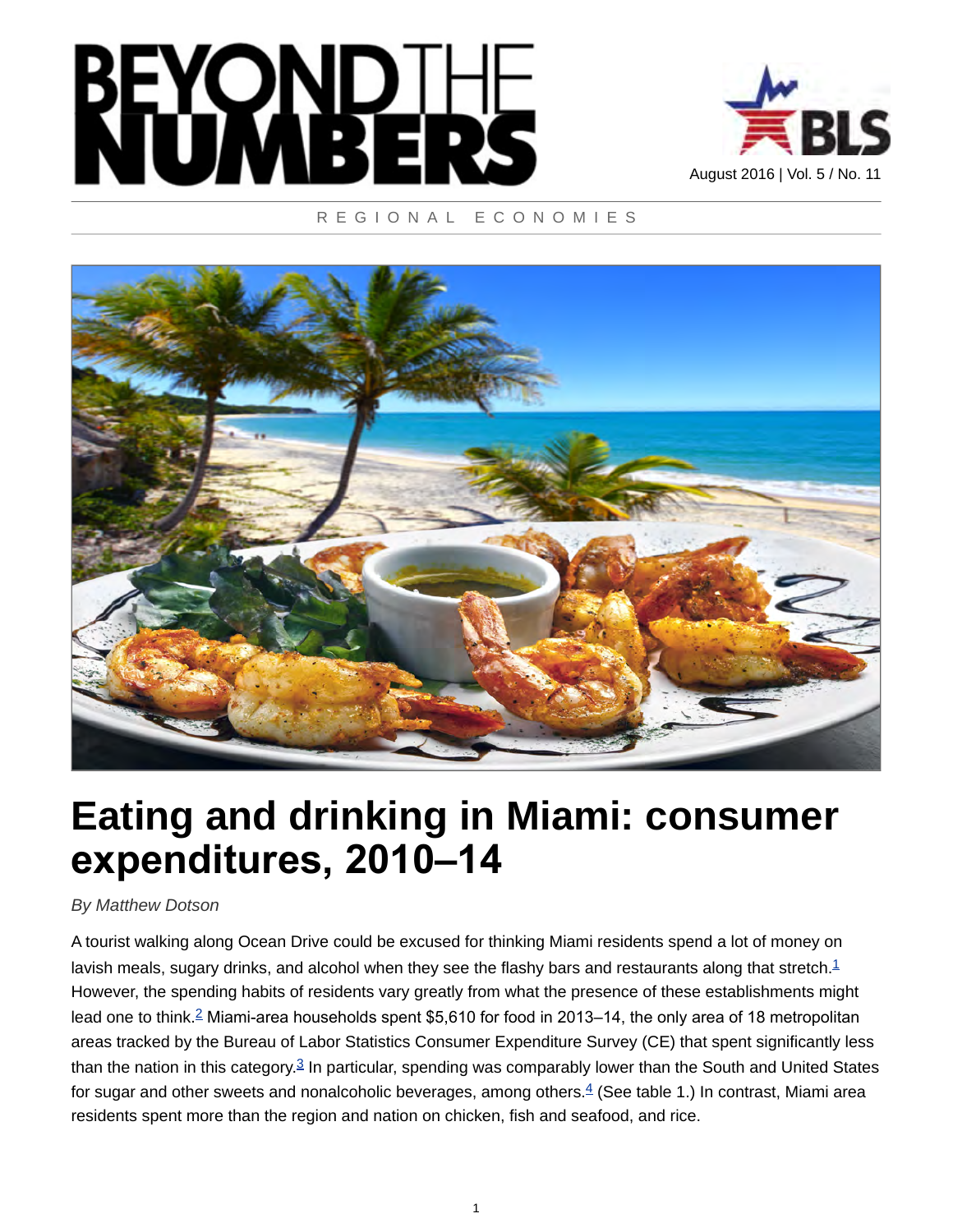<span id="page-1-0"></span>This **Beyond the Numbers** article examines average annual food and beverage expenditures in 2-year increments from 2010 to 2014 in Miami compared with the South, United States, and other large metropolitan areas. $5$  Factors contributing to these consumption patterns such as household income, food prices, and demographics in the local area are analyzed as well.

<span id="page-1-1"></span>Miami households spent an average of \$5,610 on food in 2013–14, about 13 percent of the area's total annual expenditures. Miami area households spent the least on food of the 18 metropolitan areas tracked—\$665 less per year than Atlanta, the second lowest spender in the food category.<sup>[6](#page-8-5)</sup> Miami households in 2013–14 spent \$3,480 and \$2,131 for food at home and food away from home, respectively, both significantly less than the United States. When eating away from home, Miami consumers consistently spent less than Southern and U.S. consumers on lunch, but about the same on breakfast, brunch, and dinner.

**Table 1. Miami annual average household expenditures for food and beverage categories significantly different than the U.S., South, or both, 2013–14**

| Food and beverage categories                 | Geographic area                |                 |       | Miami expenditure as a            | Miami expenditures                                           |  |
|----------------------------------------------|--------------------------------|-----------------|-------|-----------------------------------|--------------------------------------------------------------|--|
|                                              | <b>United</b><br><b>States</b> | South<br>region | Miami | percentage of U.S.<br>expenditure | significantly different than the<br>U.S., the South, or both |  |
| Significantly lower spending categories:     |                                |                 |       |                                   |                                                              |  |
| Sugar and other sweets                       | \$141                          | \$124           | \$78  | 55.3                              | <b>Both</b>                                                  |  |
| Nonalcoholic beverages                       | 379                            | 378             | 274   | 72.3                              | <b>Both</b>                                                  |  |
| <b>Bakery products</b>                       | 351                            | 325             | 262   | 74.6                              | <b>Both</b>                                                  |  |
| Fresh milk and cream                         | 149                            | 138             | 113   | 75.8                              | <b>Both</b>                                                  |  |
| Processed vegetables                         | 131                            | 130             | 100   | 76.3                              | <b>Both</b>                                                  |  |
| Fresh vegetables                             | 238                            | 205             | 203   | 85.3                              | U.S.                                                         |  |
| Significantly higher spending<br>categories: |                                |                 |       |                                   |                                                              |  |
| Rice                                         | \$27                           | \$25            | \$57  | 211.1                             | <b>Both</b>                                                  |  |
| Fish and seafood                             | 126                            | 116             | 226   | 179.4                             | <b>Both</b>                                                  |  |
| Poultry                                      | 171                            | 168             | 250   | 146.2                             | <b>Both</b>                                                  |  |
| <b>Fresh fruits</b>                          | 272                            | 226             | 279   | 102.6                             | South                                                        |  |

Source: U.S. Bureau of Labor Statistics.

As a percentage of total spending, Miami household expenditures were significantly less than the Southern region and nation on cream, candy and chewing gum, peanut butter, and beer and ale at home. By the same measure, the percentage of total expenditures was larger for Miami consumers than the Southern region and nation for rice, chicken, fish and seafood, fresh fruits, fresh fruit juice, and canned and bottled fruit juice.

### **Miami households earn less than the national average**

<span id="page-1-2"></span>Income levels affect spending on food and beverages. Miami area households took home an average of \$48,310 after taxes.<sup>[7](#page-8-6)</sup> Income after taxes averaged \$53,566 in the South and \$57,364 in the United States. Miami, Phoenix, and Cleveland were the only areas of the 18 whose households had an average after-tax income below the national average. Residents of the fourth lowest earning metropolitan area, Atlanta (\$60,435), took home 25 percent more annually than Miami households. Other metropolitan areas at the lower end of the income spectrum, including Cleveland and Atlanta, were also at the lower end of average spending on food in dollars.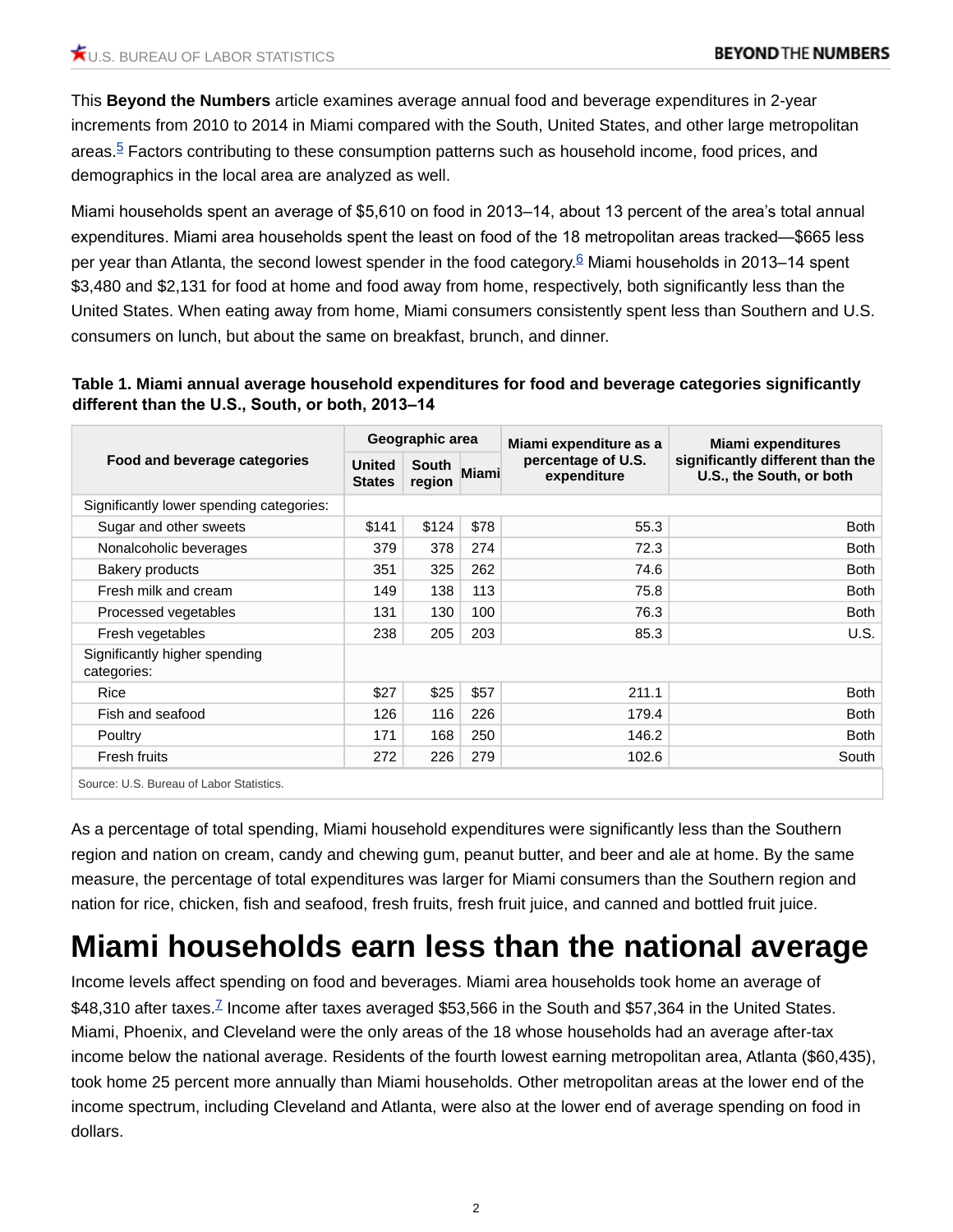# **Sugars, fats, and snacks**

Over the 2013–14 period, Miami area households spent an average of \$78 on sugar and other sweets, \$35 less than Baltimore—the second lowest spending area. Conversely, Boston households spent the most on sugar and other sweets. Within the category, Miami consumers spent comparably less for candy and chewing gum, a pattern that continued from 2010 to 2014. Miami spending on artificial sweeteners declined over these years and was measurably lower than the South and nation during this period. Spending on sugar itself, much of which is produced in south Florida, was similar to patterns in both the South and United States. $8$ 

<span id="page-2-0"></span>Miami expenditures on fats and oils averaged \$97 over the 2013–14 period, similar to the South and United States. Within this category, Miami area residents consistently spent less on peanut butter than the Southern region and nation. Snacking was not as popular in Miami considering that spending on potato chips, nuts, and other snacks was consistently lower than the South and United States from 2010 to 2014.

# **Beverages**

<span id="page-2-1"></span>Miami households spent an average of \$274 annually on nonalcoholic beverages during 2013–14, the only area of the 18 metropolitan areas whose residents spent significantly less on this category than both their respective region and the nation.<sup>[9](#page-8-8)</sup> Miami average spending was \$71 less than Atlanta—the second lowest spender for nonalcoholic beverages. In particular, the Miami area spent less on sports drinks, and other carbonated drinks. Local expenditures on cola were significantly lower than the South in the 2013–14 period even though they increased over the 5 years. Boston household spending on nonalcoholic beverages was among the highest of the 18 metropolitan areas.

Spending on alcoholic beverages in Miami averaged \$375 per household over 2013–14, compared with \$362 in the South and \$454 in the United States. Miami spending on alcohol away from home increased substantially from 2010 to 2014, growing faster than spending on alcohol at home. In particular, spending on wine away from home grew several fold from 2010 to 2014. In contrast, beer and ale at home expenditures were consistently lower in Miami than the South and United States. The highest expenditures for alcoholic beverages over the 2013–14 period were recorded in Dallas and San Francisco.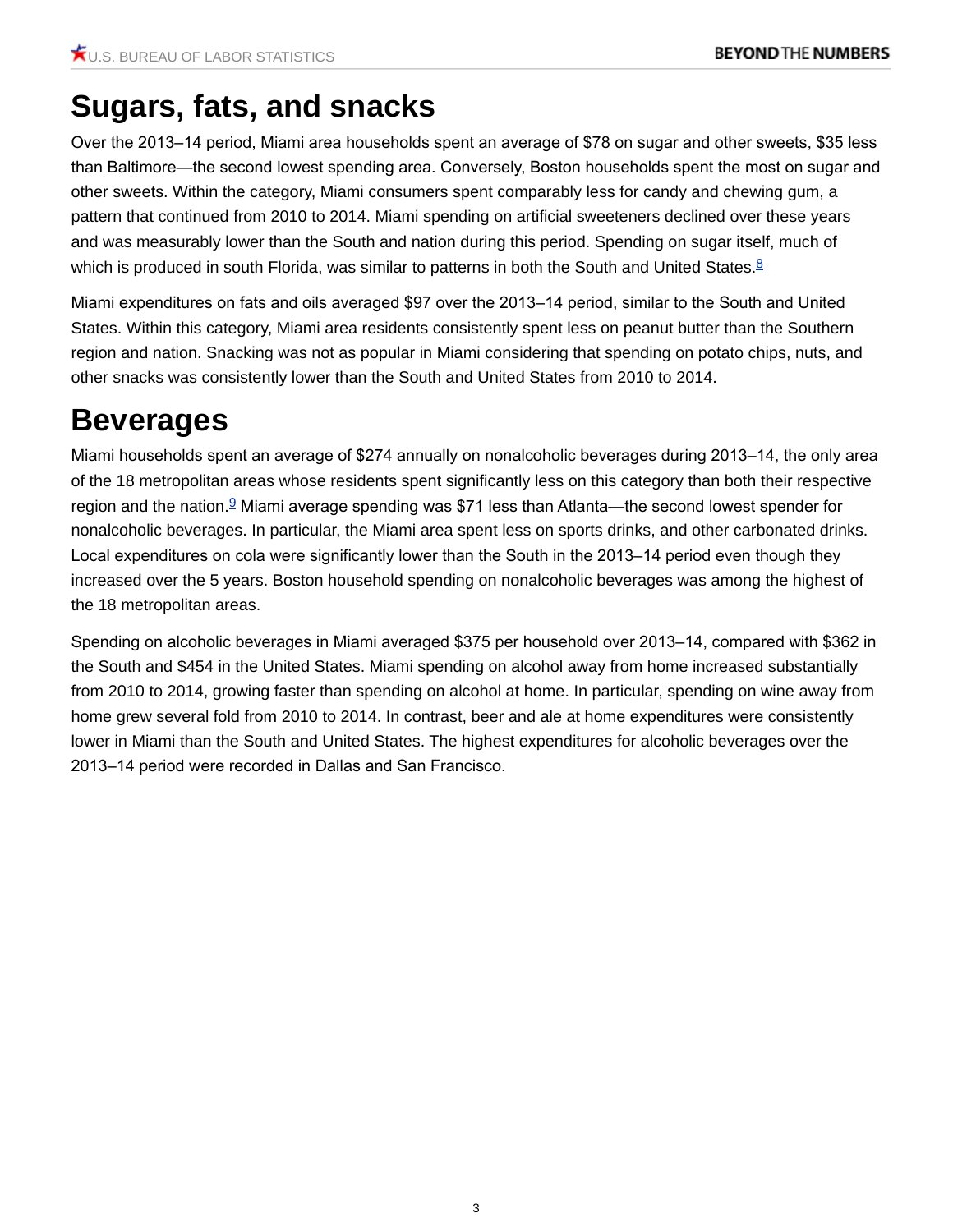

### Chart 1. Average annual household expenditures for alcoholic and nonalcoholic beverages, in Miami

# **Meats, poultry, fish, and eggs**

Although Miami consumers spent the least on total food, they spent significantly more on several items that are considered to be at the "heart" of a meal, such as chicken, and fish and seafood. During 2013–14, Miami households spent an average of \$205 on chicken and \$226 on fish and seafood, significantly higher than households in the South and United States, and among the highest expenditures of the 18 metropolitan areas. (See chart 2.) In contrast, Minneapolis expenditures were at the low end for chicken, and fish and seafood. The survey shows Miami area residents were among the lowest spenders of the 18 areas for ground beef and bacon. Miami expenditures on eggs were comparable to the South and the nation in the 2013–14 period.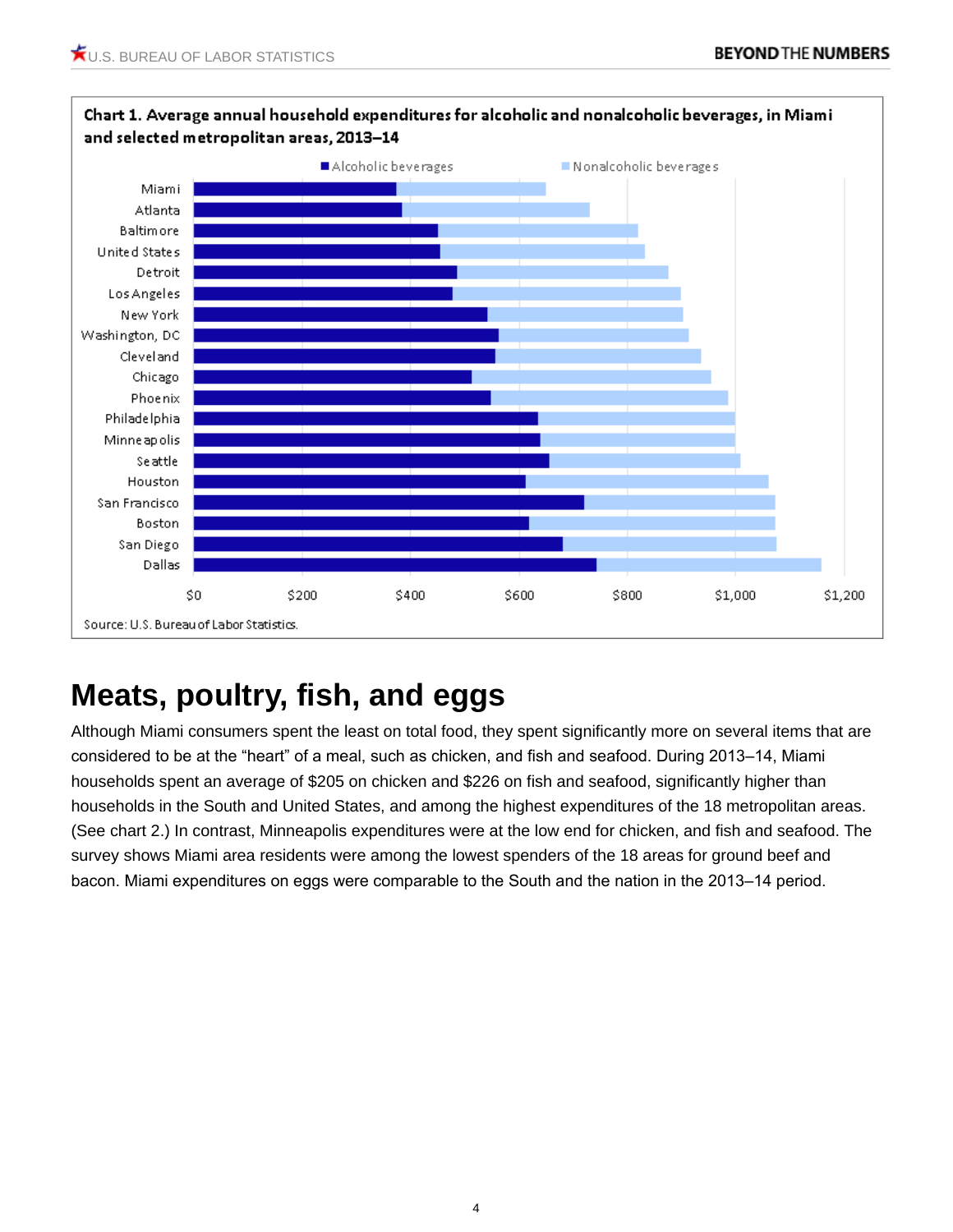

# **Fruits and vegetables**

Expenditure data from the CE for fruits and vegetables illustrate a Miami household preference for fresh foods. Miami households spent \$279 for fresh fruits during the 2013–14 period, significantly more than Southern consumers. (See table 1.) Households in Miami spent \$119 for processed fruits during this period. Spending in Miami on canned fruits was measurably below the South and nation and declined from 2010 to 2014. Miami expenditures for fresh fruit juice and canned and bottled fruit juice were both significantly above the spending on these items in the South. The average Miami family almost completely avoided frozen orange juice.<sup>[10](#page-9-0)</sup> San Francisco, Seattle, and Chicago consumers were among the highest spenders for combined fresh and processed fruits, each averaging above \$500 over the 2013–14 period.

<span id="page-4-1"></span><span id="page-4-0"></span>Miami households spent an average of \$203 on fresh vegetables and \$100 on processed vegetables. (See table 1.) Both of these expenditures were significantly below vegetable spending for the nation, while processed vegetable expenditures were also measurably below those for the South. In previous years, Miami average spending on vegetables was similar to both the South and United States.<sup>[11](#page-9-1)</sup> Seattle consumers were among the highest spenders on fresh vegetables while Boston area expenditures were among the highest for processed vegetables.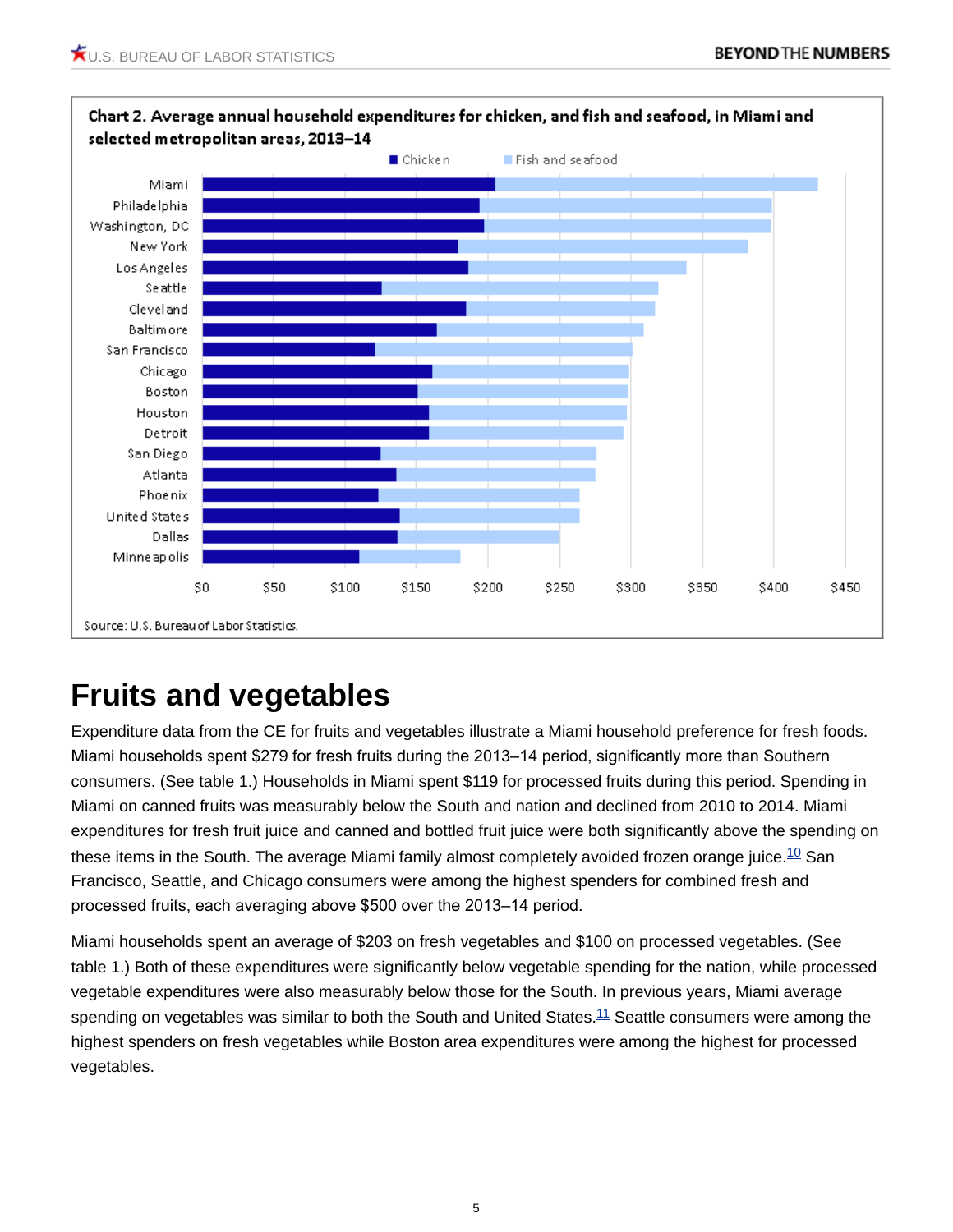### **Food selling businesses and employment**

<span id="page-5-0"></span>To get a better understanding of Miami food and beverage consumer expenditures, it can be useful to examine the places and employees selling those goods. According a different BLS program, the Quarterly Census of Employment and Wages (QCEW), there are 2,720 food and beverage stores with 48,200 employees serving the food-at-home market in the Miami area in 2014.<sup>[12](#page-9-2)</sup> (See table 2.) Grocery stores make up almost two-thirds of the food and beverage worksites and about 90 percent of the employment. For establishments serving the Miami food-away-from-home market, there were 9,060 food services and drinking places with 151,400 employees. Restaurants and other eating places accounted for 7 out of 8 food services and drinking places establishments and almost 90 percent of the jobs.

Location quotients measure the employment concentration of an industry for different areas and show whether the employment share of an industry in the local economy is greater than, less than, or equal to the industry employment share in the United States as a whole. A location quotient below 1.0 indicates that industry employment is less concentrated in the local area than the United States; a location quotient above 1.0 indicates that industry employment is more concentrated in the local area than the nation; and a location quotient equaling 1.0 shows that the employment concentration in the local industry equals that for the United States. Employment concentrations in Miami were mostly comparable to concentrations in the United States for these industries.<sup>[13](#page-9-3)</sup> However, for places that sell alcoholic beverages, employment was more skewed toward servicing the market for drinking away from home than drinking at home, which is consistent with a tourist destination.

<span id="page-5-1"></span>

| Table 2. Miami area food and beverage establishment, employment, and location quotients for eating |
|----------------------------------------------------------------------------------------------------|
| and drinking at home and away from home, 2014                                                      |

| <b>Industry</b>                      | <b>Establishments Employment</b> |         | Location<br>quotient |
|--------------------------------------|----------------------------------|---------|----------------------|
| At home                              |                                  |         |                      |
| Food and beverage stores             | 2,720                            | 48,200  | 1.2                  |
| Grocery stores                       | 1,760                            | 43,300  | 1.2                  |
| Specialty food stores                | 630                              | 3,700   | 1.2                  |
| Beer, wine, and liquor stores        | 340                              | 1,300   | 0.6                  |
| Away from home                       |                                  |         |                      |
| Food services and drinking places    | 9,060                            | 151,400 | 1.1                  |
| Special food services                | 660                              | 10,300  | 1.2                  |
| Drinking places, alcoholic beverages | 470                              | 6,000   | 1.2                  |
| Restaurants and other eating places  | 7,930                            | 135,100 | 1.0                  |

# **Miami tourists**

<span id="page-5-2"></span>Tourist expenditures are usually not captured in the CE, but other sources can provide a more complete picture of the tourist segment in Miami. A record 14.5 million overnight guests visited the greater Miami area in 2014, up 2.4 percent from 2013.<sup>[14](#page-9-4)</sup> Approximately three-quarters of the people were repeat visitors, with about the same proportion traveling for leisure purposes. About half of the travelers were from foreign countries and the other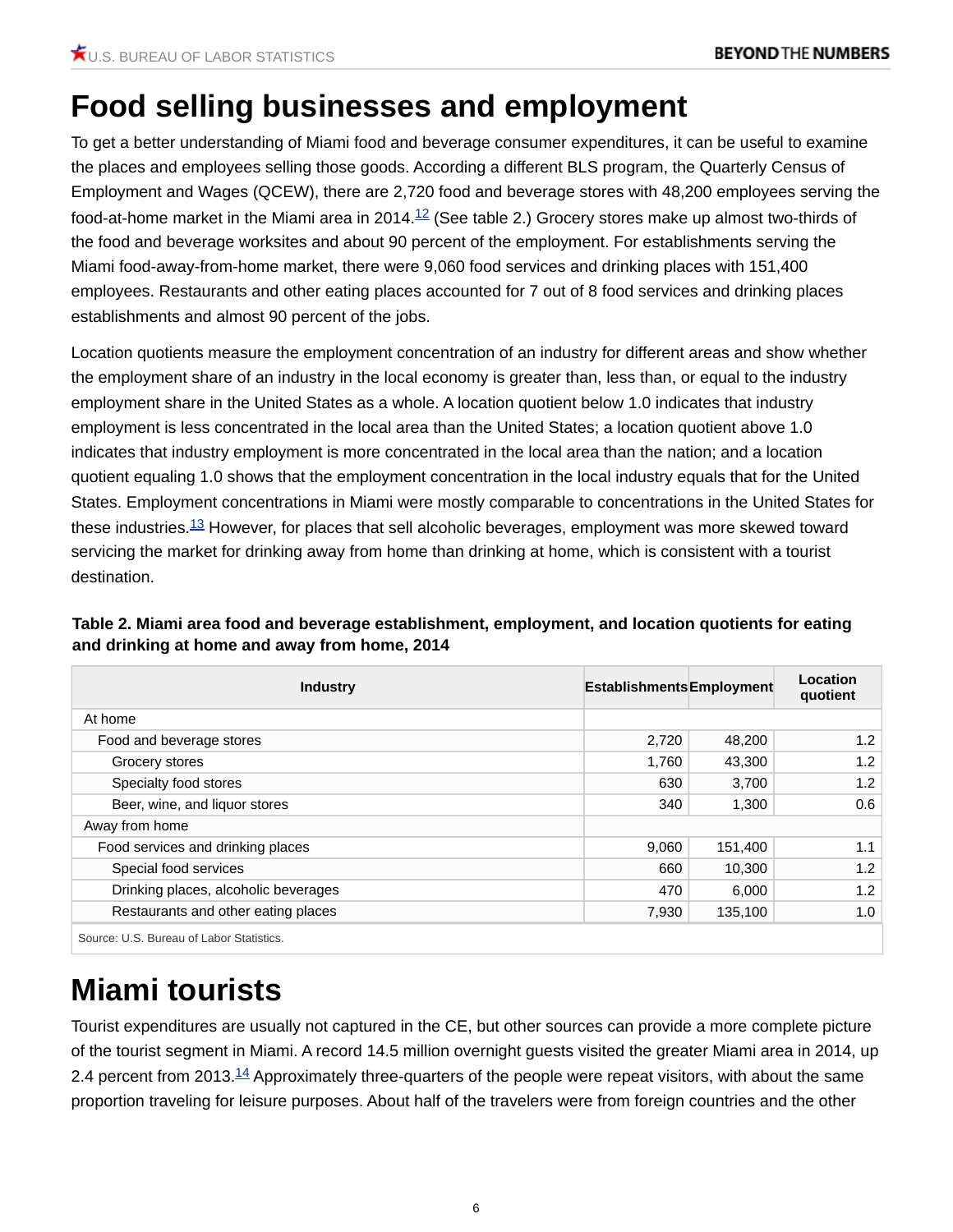half were from the United States. Each overnight visitor in Miami spent an average of \$57 on all meals per day in 2014, with about 20 percent of their total trip expenditures going toward meals.

# **Consumer prices**

<span id="page-6-0"></span>Prices help to determine which foods and how much of them consumers purchase.[15](#page-9-5) In this analysis, 12 specific foods were selected for which consumption in Miami is significantly different than that in the Southern region, nation, or both. Index numbers for these foods from the BLS U.S. Consumer Price Index for All Urban Consumers (CPI-U) were then used to calculate 5-year percent changes from 2009 to 2014. The index shows how national price changes relate to food expenditures for Miami households that spend comparably more or less on these 12 food items. (See chart 3.)



Source: U.S. Bureau of Labor Statistics.

Among the 12 foods, price increases were greatest over the 5 years for ground beef and bacon, as Miami residents spent significantly less on these meats than the Southern region and nation, up about 39 percent each. Price increases were less for fish and seafood (20.1 percent), and chicken (14.4 percent), foods Miami families spent significantly more on than those in the South and United States. In addition to price advances for meat, another protein, peanut butter, was also among the largest increases, up 25.5 percent. Snacks, and candy and chewing gum prices each increased less than 15 percent from 2009 to 2014 as Miami consumers spent comparably less for them over this period. Miami area residents spent more on fresh fruit than canned fruit and price increases were greater for the fresh variety (10.9 percent) than for canned (7.8 percent) over the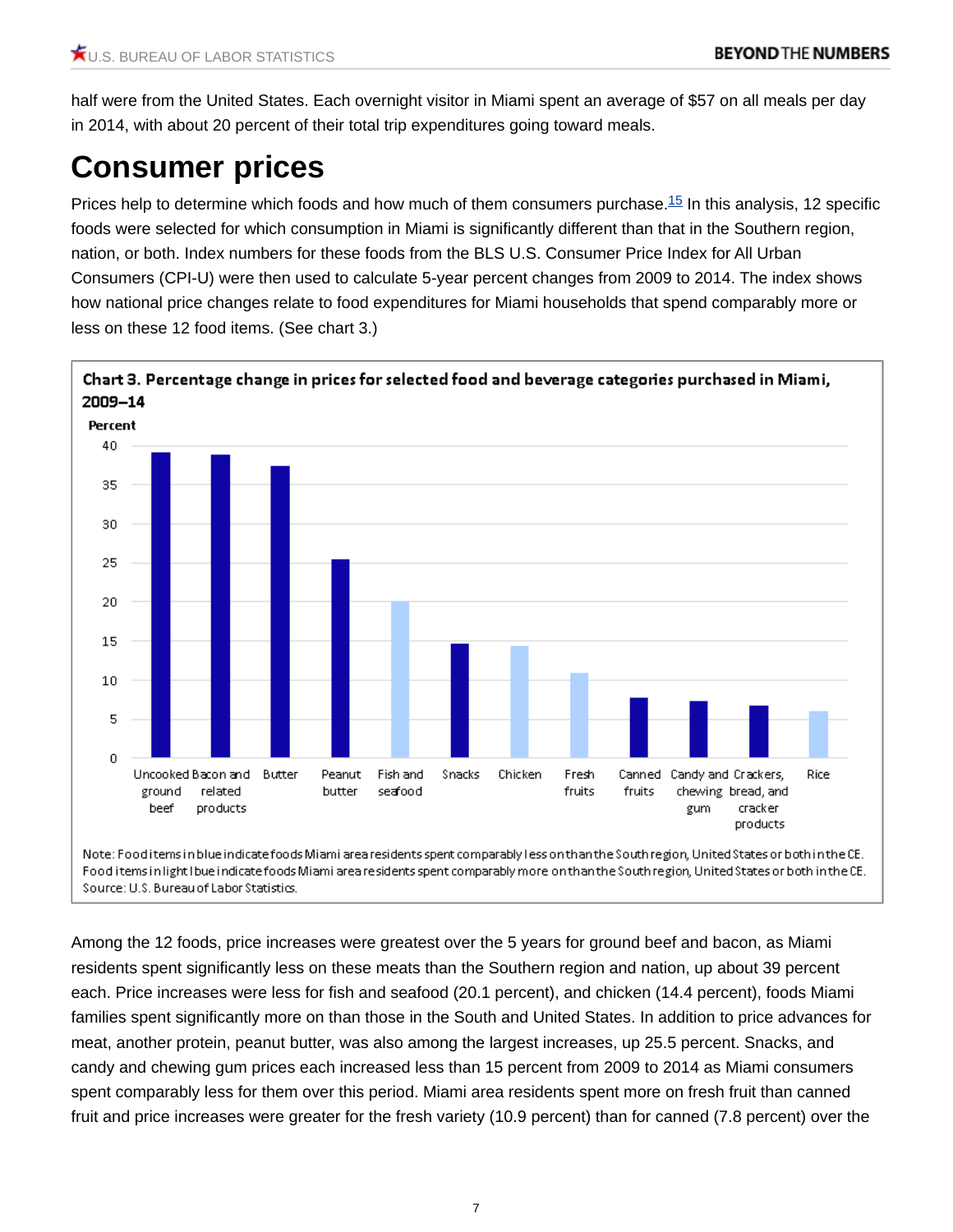5 years. Prices for rice, a food Miami consumers spent significantly more on, remained relatively affordable, increasing only 6 percent from 2009 to 2014.

# **Who makes up Miami**

<span id="page-7-0"></span>Miami had a unique demographic makeup during the 2009–13 period.<sup>[16](#page-9-6)</sup> A higher proportion of the population was of working age (25-54 years old), and residents were slightly older than those in the United States as a whole. The average age of the reference person from the CE in Miami was 50.1 years, similar to the South, United States, and several metropolitan areas. Miami demographics differed with the nation most in terms of race and ethnicity. A higher proportion of the population was Black and a lower proportion, White or Asian. The starkest difference between Miami and the United States was ethnicity, as Census data show Hispanics and Latinos made up nearly half of the population in Miami, compared with 16.6 percent nationwide. The majority of Hispanics in the Miami area were of Cuban descent (nearly a million). In fact, over half of all Cubans in the United States resided in Miami-Dade and Broward Counties during 2009–13. From the CE, 48 percent of reference people were Latino, the highest percentage of the 18 metropolitan areas.

<span id="page-7-1"></span>Cuban culinary traditions certainly influenced the consumer expenditures in the area. Meat-based dishes of pork or chicken complemented with beans and rice are popular among Miami's Cubans.<sup>[17](#page-9-7)</sup> Staples in Cuban cuisine that are less well known throughout the United States include bay leaf, mojo, sofrito, and mamey sapote. More well-known ingredients nationally include avocado, coconut, guava, papaya, and pineapple. Sugary desserts are popular and are often complemented with a very distinctive Cuban coffee. Census data also show that Miami was home to over a million other Hispanics or Latinos with ancestry in other countries in the Caribbean, Central and South America, reflecting their culinary preferences and food-spending patterns.

# **Food choices and culture**

<span id="page-7-2"></span>Miami is a tourist hotspot as well as a home to people with unique culinary habits. After all, not every place gets a nationally renowned weight-loss diet (South Beach Diet) named after it. $18$  Miami residents spent comparably less than the South and United States on sugary foods, beverages, snacks, ground beef, and lunch away from home. They spent comparably more than the Southern region and nation on chicken, fish and seafood, and rice. There are many factors that go into this behavior including income, consumer prices for foods, and area demographics. Miami households show a clear preference for cooked meals at home over snacking. Prices increased most for meats that Miami residents spend comparably less on, but rose at a slower pace for rice, a food that Miami residents consistently spent more on. Miami has a large Hispanic or Latino contingent, especially Cubans, whose cooking style influences consumer spending in the area. The mix of foods and beverages consumed by tourists in South Beach differ greatly from Miami resident expenditures. The latter are captured in the Consumer Expenditure Survey.

This **Beyond the Numbers** article was prepared by Matthew Dotson of the Bureau of Labor Statistics. Email: [Dotson.Matthew@bls.gov](mailto:Dotson.Matthew@bls.gov), telephone: (310) 235-6865.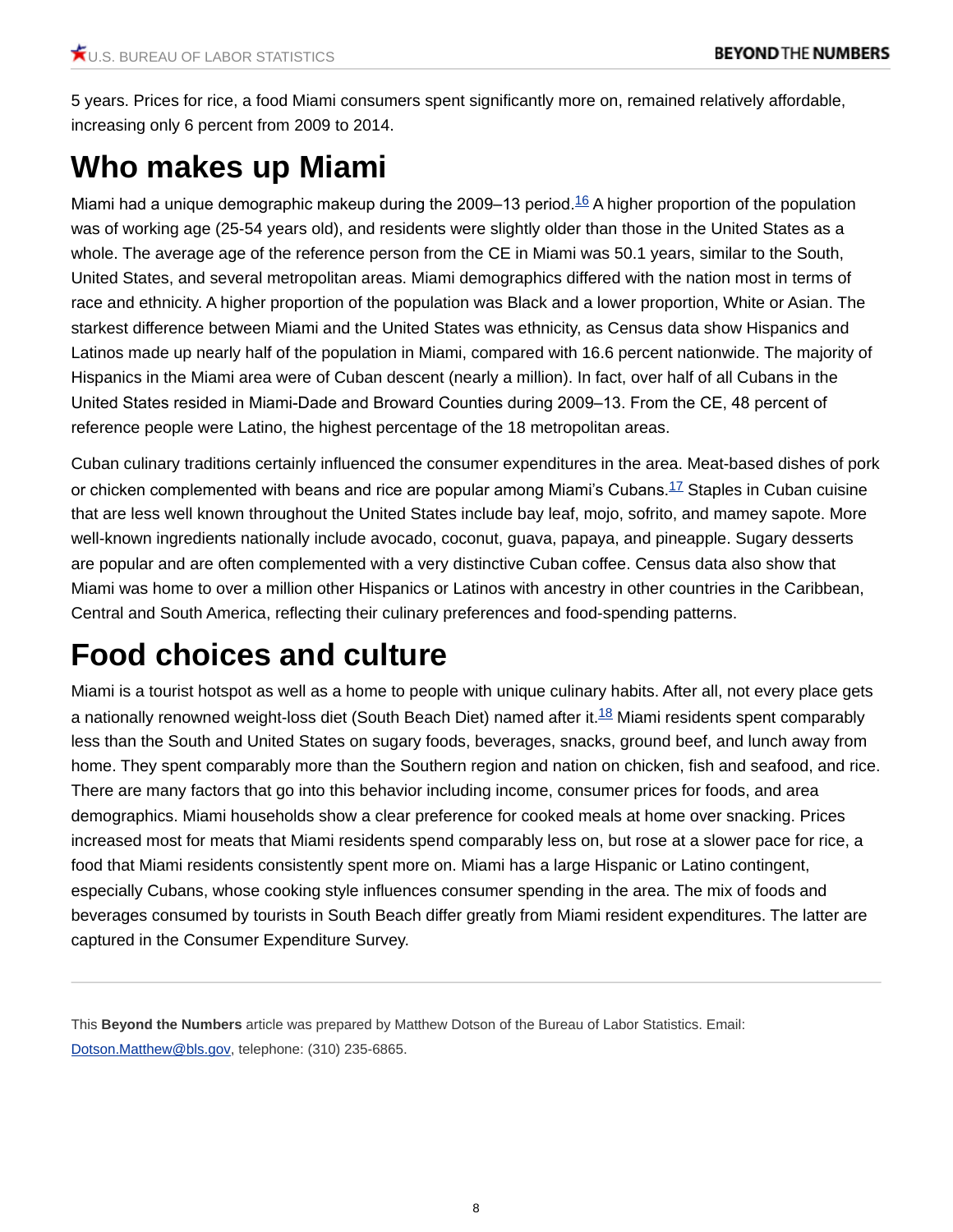Upon request, the information in this article will be made available to individuals who are sensory impaired. Voice phone: (202) 691-5200. Federal Relay Service: 1-800-877-8339. This article is in the public domain and may be reproduced without permission.

#### **RELATED ARTICLES**

- [A closer look at spending patterns of older Americans](https://www.bls.gov/opub/btn/volume-5/spending-patterns-of-older-americans.htm)
- [Movies, music, and sports: U.S. entertainment spending, 2008–2013](https://www.bls.gov/opub/btn/volume-4/movies-music-sports-entertainment-spending.htm)

#### **NOTES**

<span id="page-8-0"></span> $1\overline{ }$  $1\overline{ }$  The Consumer Expenditure Survey (CE) defines Miami, Florida as consisting of two counties—Miami-Dade and Broward. To be consistent with this definition, all other Miami data in the article are also made up of only these two counties. Palm Beach County is not included.

<span id="page-8-1"></span> $^2$  $^2$  The CE survey measures expenditures for consumer units. The terms consumers, households, and residents, are used interchangeably throughout the article for convenience. To get a better understanding about consumer units, reference people, and how the CE survey is conducted, please see the CE Frequently Asked Questions page for more information: [https://www.bls.gov/](https://www.bls.gov/cex/csxfaqs.htm) [cex/csxfaqs.htm](https://www.bls.gov/cex/csxfaqs.htm).

<span id="page-8-2"></span> $^3_ ^3_ ^3_-$  These data are derived from the CE 2010–11, 2011–12, 2012–13, and 2013–14 current metropolitan statistical area 2-year tables, <https://www.bls.gov/cex/tables.htm>. Special tabulations on expenditures are based on research results by Sharon Krieger in the BLS Division of Price Statistical Methods for Expenditure Surveys. Statistically significant differences for annual average expenditures on foods and beverages in Miami compared to the South region and United States were identified using a 95-percent confidence interval. The differences were considered statistically significant if their 95-percent confidence intervals excluded the number zero. The terms significantly, comparably, and measurably are used interchangeably throughout this article to indicate statistically significant differences.

<span id="page-8-3"></span> $^4_ ^4_ ^4_-$  The CE defines the South as consisting of the following states and areas: Alabama, Arkansas, Delaware, District of Columbia, Florida, Georgia, Kentucky, Louisiana, Maryland, Mississippi, North Carolina, Oklahoma, South Carolina, Tennessee, Texas, Virginia, and West Virginia.

<span id="page-8-4"></span> $5$  From 2010–14, the CE produced 2-year consumer expenditure data at the metropolitan area level for 18 metropolitan areas: Atlanta; Baltimore; Boston; Chicago; Cleveland; Dallas-Fort Worth; Detroit; Houston; Los Angeles; Miami; Minneapolis-St. Paul; New York; Philadelphia; Phoenix; San Diego; San Francisco; Seattle; and Washington, D.C.

<span id="page-8-5"></span> $^6_ ^6_ ^6_-$  Several comparisons are made throughout the article between Miami and Atlanta due to their geographic proximity and similarities between the two areas.

<span id="page-8-6"></span> $\frac{7}{2}$  $\frac{7}{2}$  $\frac{7}{2}$  The CE tracks income before taxes and income after taxes as part of its consumer unit characteristics.

<span id="page-8-7"></span>[8](#page-2-0) "U.S. Sugar Production," *U.S. Department of Agriculture*, Economic Research Service, [http://www.ers.usda.gov/topics/crops/](http://www.ers.usda.gov/topics/crops/sugar-sweeteners/background.aspx#production) [sugar-sweeteners/background.aspx#production](http://www.ers.usda.gov/topics/crops/sugar-sweeteners/background.aspx#production).

<span id="page-8-8"></span> $\frac{9}{2}$  $\frac{9}{2}$  $\frac{9}{2}$  Nonalcoholic beverages include cola, other carbonated drinks, tea, coffee, other noncarbonated fruit drinks, bottled water, sports drinks, and nonalcoholic beer. Several other beverages are not included in this category, including fresh milk, frozen orange juice, fresh fruit juice, canned and bottled fruit juice, or even tap water for consumption.